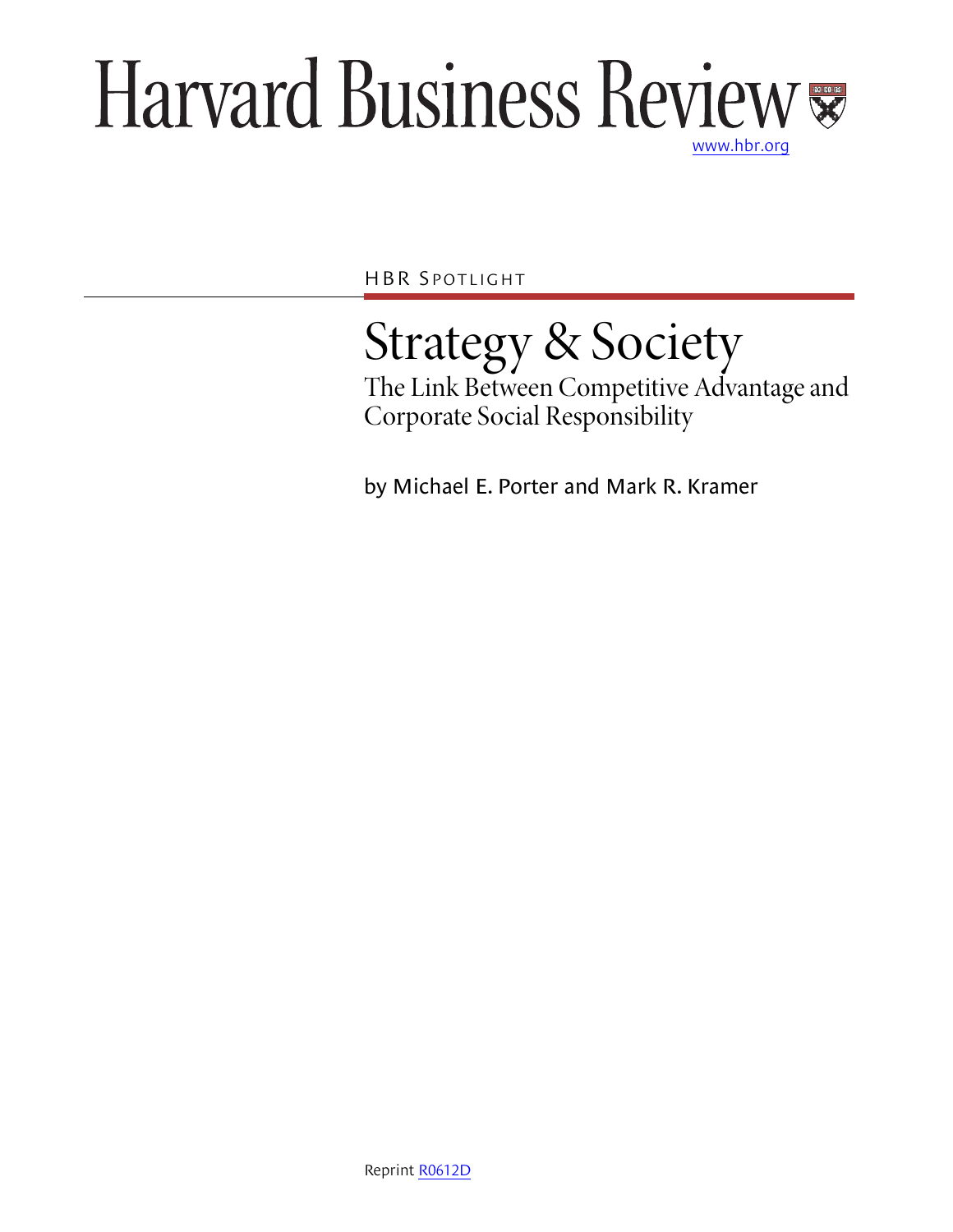HBR SPOTLIGHT

# Strategy & Society The Link Between Competitive Advantage and Corporate Social Responsibility

### by Michael E. Porter and Mark R. Kramer

Governments, activists, and the media have become adept at holding companies to account for the social consequences of their activities. Myriad organizations rank companies on the performance of their corporate social responsibility (CSR), and, despite sometimes questionable methodologies, these rankings attract considerable publicity. As a result, CSR has emerged as an inescapable priority for business leaders in every country.

Many companies have already done much to improve the social and environmental consequences of their activities, yet these efforts have not been nearly as productive as they could be—for two reasons. First, they pit business against society, when clearly the two are interdependent. Second, they pressure companies to think of corporate social responsibility in generic ways instead of in the way most appropriate to each firm's strategy.

The fact is, the prevailing approaches to CSR are so fragmented and so disconnected from business and strategy as to obscure many of the greatest opportunities for companies to benefit society. If, instead, corporations were to analyze their prospects for social responsibility using the same frameworks that guide their core business choices, they would discover that CSR can be much more than a cost, a constraint, or a charitable deed—it can be a source of opportunity, innovation, and competitive advantage.

In this article, we propose a new way to look at the relationship between business and society that does not treat corporate success and social welfare as a zero-sum game. We introduce a framework companies can use to identify all of the effects, both positive and negative, they have on society; determine which ones to address; and suggest effective ways to do so. When looked at strategically, corporate social responsibility can become a source of tremendous social progress, as the business applies its considerable resources, expertise, and insights to activities that benefit society.

#### **The Emergence of Corporate Social Responsibility**

Heightened corporate attention to CSR has not been entirely voluntary. Many companies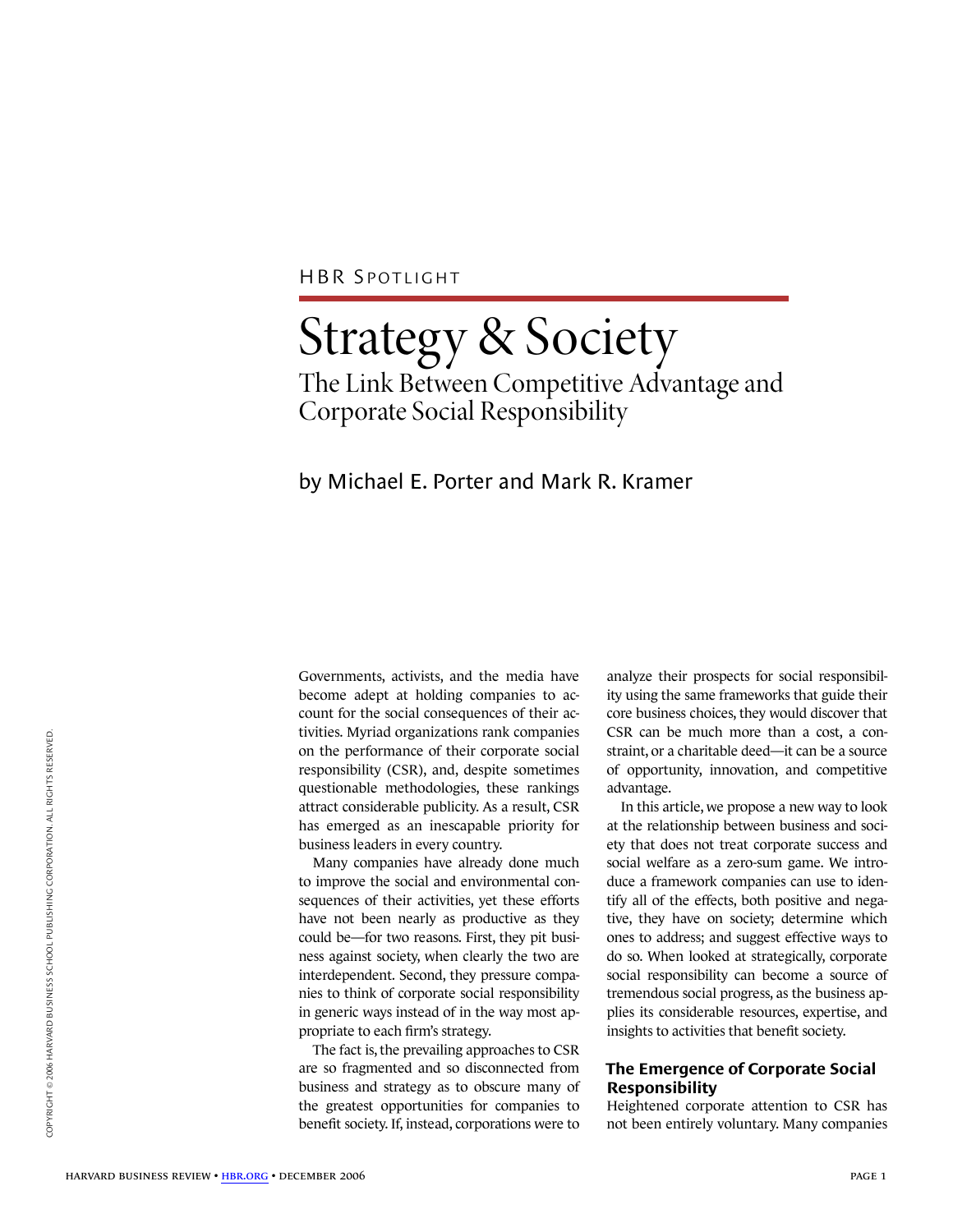awoke to it only after being surprised by public responses to issues they had not previously thought were part of their business responsibilities. Nike, for example, faced an extensive consumer boycott after the *New York Times* and other media outlets reported abusive labor practices at some of its Indonesian suppliers in the early 1990s. Shell Oil's decision to sink the *Brent Spar,* an obsolete oil rig, in the North Sea led to Greenpeace protests in 1995 and to international headlines. Pharmaceutical companies discovered that they were expected to respond to the AIDS pandemic in Africa even though it was far removed from their primary product lines and markets. Fastfood and packaged food companies are now being held responsible for obesity and poor nutrition.

Activist organizations of all kinds, both on the right and the left, have grown much more aggressive and effective in bringing public pressure to bear on corporations. Activists may target the most visible or successful companies merely to draw attention to an issue, even if those corporations actually have had little impact on the problem at hand. Nestlé, for example, the world's largest purveyor of bottled water, has become a major target in the global debate about access to fresh water, despite the fact that Nestlé's bottled water sales consume just 0.0008% of the world's fresh water supply. The inefficiency of agricultural irrigation, which uses 70% of the world's supply annually, is a far more pressing issue, but it offers no equally convenient multinational corporation to target.

Debates about CSR have moved all the way into corporate boardrooms. In 2005, 360 different CSR-related shareholder resolutions were filed on issues ranging from labor conditions to global warming. Government regulation increasingly mandates social responsibility reporting. Pending legislation in the UK, for example, would require every publicly listed company to disclose ethical, social, and environmental risks in its annual report. These pressures clearly demonstrate the extent to which external stakeholders are seeking to hold companies accountable for social issues and highlight the potentially large financial risks for any firm whose conduct is deemed unacceptable.

While businesses have awakened to these risks, they are much less clear on what to do about them. In fact, the most common corporate response has been neither strategic nor operational but cosmetic: public relations and media campaigns, the centerpieces of which are often glossy CSR reports that showcase companies' social and environmental good deeds. Of the 250 largest multinational corporations, 64% published CSR reports in 2005, either within their annual report or, for most, in separate sustainability reports—supporting a new cottage industry of report writers.

Such publications rarely offer a coherent framework for CSR activities, let alone a strategic one. Instead, they aggregate anecdotes about uncoordinated initiatives to demonstrate a company's social sensitivity. What these reports leave out is often as telling as what they include. Reductions in pollution, waste, carbon emissions, or energy use, for example, may be documented for specific divisions or regions but not for the company as a whole. Philanthropic initiatives are typically described in terms of dollars or volunteer hours spent but almost never in terms of impact. Forward-looking commitments to reach explicit performance targets are even rarer.

This proliferation of CSR reports has been paralleled by growth in CSR ratings and rankings. While rigorous and reliable ratings might constructively influence corporate behavior, the existing cacophony of self-appointed scorekeepers does little more than add to the confusion. (See the sidebar "The Ratings Game.")

In an effort to move beyond this confusion, corporate leaders have turned for advice to a growing collection of increasingly sophisticated nonprofit organizations, consulting firms, and academic experts. A rich literature on CSR has emerged, though what practical guidance it offers corporate leaders is often unclear. Examining the primary schools of thought about CSR is an essential starting point in understanding why a new approach is needed to integrating social considerations more effectively into core business operations and strategy.

#### **Four Prevailing Justifications for CSR**

Broadly speaking, proponents of CSR have used four arguments to make their case: moral obligation, sustainability, license to operate, and reputation. The moral appeal—arguing that companies have a duty to be good citizens

**Michael E. Porter**is the Bishop William Lawrence University Professor at Harvard University; he is based at Harvard Business School in Boston. He is a frequent contributor to HBR, and his most recent article is "Seven Surprises for New CEOs" (October 2004). **Mark R. Kramer** ([mark.kramer@fsg-impact.org](mailto:mark.kramer@fsg-impact.org)) is the managing director of FSG Social Impact Advisors, an international nonprofit consulting firm, and a senior fellow in the CSR Initiative at Harvard's John F. Kennedy School of Government in Cambridge, Massachusetts. Porter and Kramer are the cofounders of both FSG Social Impact Advisors and the Center for Effective Philanthropy, a nonprofit

research organization.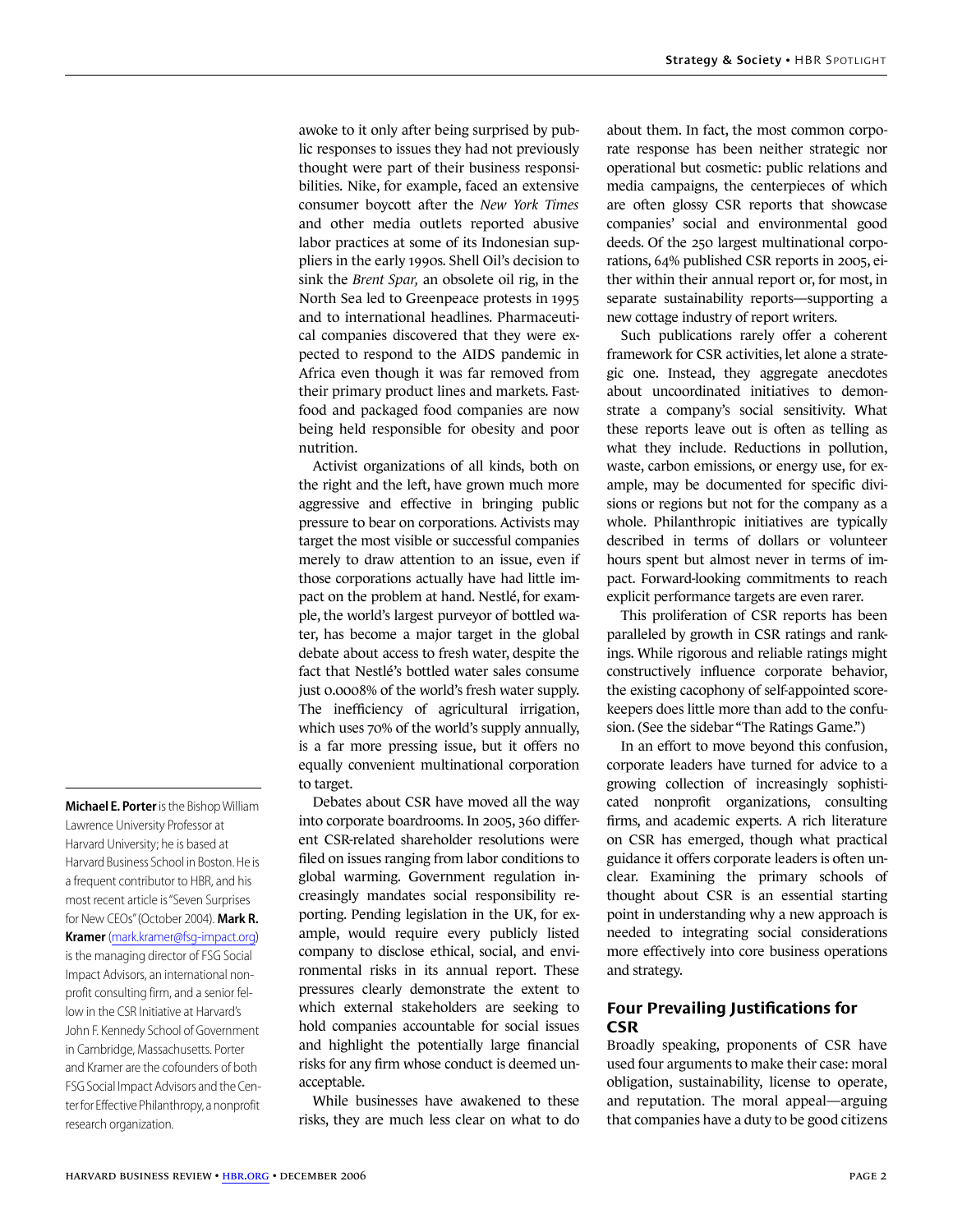and to "do the right thing"—is prominent in the goal of Business for Social Responsibility, the leading nonprofit CSR business association in the United States. It asks that its members "achieve commercial success in ways that honor ethical values and respect people, communities, and the natural environment." Sustainability emphasizes environmental and community stewardship. An excellent definition was developed in the 1980s by Norwegian Prime Minister Gro Harlem Brundtland and used by the World Business Council for Sustainable Development: "Meeting the needs of the present without compromising the ability of future generations to meet their own needs." The notion of license to operate derives from the fact that every company needs tacit or explicit permission from governments, communities, and numerous other stakeholders to do business. Finally, reputation is used by many companies to justify CSR initiatives on the grounds that they will improve a company's image, strengthen its brand, enliven morale, and even raise the value of its stock. These justifications have advanced thinking in the field, but none offers sufficient guidance for the difficult choices corporate leaders must make. Consider the practical limitations of each approach.

The CSR field remains strongly imbued with a moral imperative. In some areas, such as honesty in filing financial statements and operating within the law, moral considerations are easy to understand and apply. It is the nature of moral obligations to be absolute mandates, however, while most corporate social choices involve balancing competing values, interests, and costs. Google's recent entry into China, for example, has created an irreconcilable conflict between its U.S. customers' abhorrence of censorship and the legal constraints imposed by the Chinese government. The moral calculus needed to weigh one social benefit against another, or against its financial costs, has yet to be developed. Moral principles do not tell a pharmaceutical company how to allocate its revenues among subsidizing care for the indigent today, developing cures for the future, and providing dividends to its investors.

The principle of sustainability appeals to enlightened self-interest, often invoking the so-called triple bottom line of economic, social, and environmental performance. In other words, companies should operate in ways that secure long-term economic performance by avoiding short-term behavior that is socially detrimental or environmentally wasteful. The principle works best for issues that coincide with a company's economic or regulatory interests. DuPont, for example, has saved over \$2 billion from reductions in energy use since 1990. Changes to the materials McDonald's uses to wrap its food have reduced its solid waste by 30%. These were smart business decisions entirely apart from their environmental benefits. In other areas,

# **The Ratings Game**

Measuring and publicizing social performance is a potentially powerful way to influence corporate behavior—assuming that the ratings are consistently measured and accurately reflect corporate social impact. Unfortunately, neither condition holds true in the current profusion of CSR checklists.

The criteria used in the rankings vary widely. The Dow Jones Sustainability Index, for example, includes aspects of economic performance in its evaluation. It weights customer service almost 50% more heavily than corporate citizenship. The equally prominent FTSE4Good Index, by contrast, contains no measures of economic performance or customer service at all. Even when criteria happen to be the same, they are invariably

weighted differently in the final scoring.

Beyond the choice of criteria and their weightings lies the even more perplexing question of how to judge whether the criteria have been met. Most media, nonprofits, and investment advisory organizations have too few resources to audit a universe of complicated global corporate activities. As a result, they tend to use measures for which data are readily and inexpensively available, even though they may not be good proxies for the social or environmental effects they are intended to reflect. The Dow Jones Sustainability Index, for example, uses the size of a company's board as a measure of community involvement, even though size and involvement may be entirely unrelated.<sup>1</sup>

Finally, even if the measures chosen accurately reflect social impact, the data are frequently unreliable. Most ratings rely on surveys whose response rates are statistically insignificant, as well as on self-reported company data that have not been verified externally. Companies with the most to hide are the least likely to respond. The result is a jumble of largely meaningless rankings, allowing almost any company to boast that it meets some measure of social responsibility—and most do.

<sup>1.</sup> For a fuller discussion of the problem of CSR ratings, see Aaron Chatterii and David Levine, "Breaking Down the Wall of Codes: Evaluating Non-Financial Performance Measurement," *California Management Review,* Winter 2006.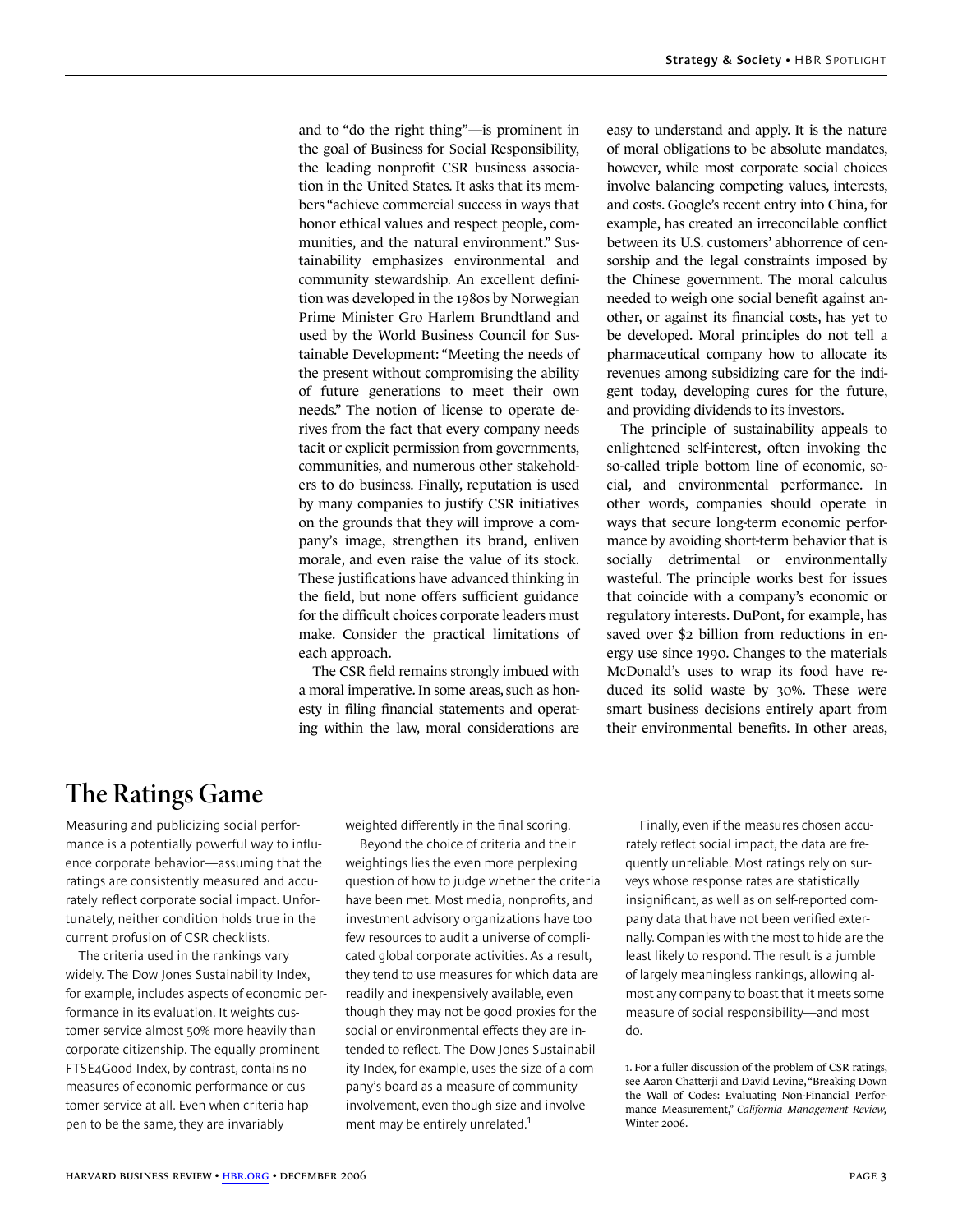however, the notion of sustainability can become so vague as to be meaningless. Transparency may be said to be more "sustainable" than corruption. Good employment practices are more "sustainable" than sweatshops. Philanthropy may contribute to the "sustainability" of a society. However true these assertions are, they offer little basis for balancing long-term objectives against the short-term costs they incur. The sustainability school raises questions about these trade-offs without offering a framework to answer them. Managers without a strategic understanding of CSR are prone to postpone these costs, which can lead to far greater costs when the company is later judged to have violated its social obligation.

The license-to-operate approach, by contrast, is far more pragmatic. It offers a concrete way for a business to identify social issues that matter to its stakeholders and make decisions about them. This approach also fosters constructive dialogue with regulators, the local citizenry, and activists—one reason, perhaps, that it is especially prevalent among companies that depend on government consent, such as those in mining and other highly regulated and extractive industries. That is also why the approach is common at companies that rely on the forbearance of their neighbors, such as those, like chemical manufacturing, whose operations are noxious or environmentally hazardous. By seeking to satisfy stakeholders, however, companies cede primary control of their CSR agendas to outsiders. Stakeholders' views are obviously important, but these groups can never fully understand a corporation's capabilities, competitive positioning, or the trade-offs it must make. Nor does the vehemence of a stakeholder group necessarily signify the importance of an issue—either to the company or to the world. A firm that views CSR as a way to placate pressure groups often finds that its approach devolves into a series of short-term defensive reactions—a never-ending public relations palliative with minimal value to society and no strategic benefit for the business.

Finally, the reputation argument seeks that strategic benefit but rarely finds it. Concerns about reputation, like license to operate, focus on satisfying external audiences. In consumeroriented companies, it often leads to highprofile cause-related marketing campaigns. In stigmatized industries, such as chemicals and

energy, a company may instead pursue social responsibility initiatives as a form of insurance, in the hope that its reputation for social consciousness will temper public criticism in the event of a crisis. This rationale once again risks confusing public relations with social and business results.

A few corporations, such as Ben & Jerry's, Newman's Own, Patagonia, and the Body Shop, have distinguished themselves through an extraordinary long-term commitment to social responsibility. But even for these companies, the social impact achieved, much less the business benefit, is hard to determine. Studies of the effect of a company's social reputation on consumer purchasing preferences or on stock market performance have been inconclusive at best. As for the concept of CSR as insurance, the connection between the good deeds and consumer attitudes is so indirect as to be impossible to measure. Having no way to quantify the benefits of these investments puts such CSR programs on shaky ground, liable to be dislodged by a change of management or a swing in the business cycle.

All four schools of thought share the same weakness: They focus on the tension between business and society rather than on their interdependence. Each creates a generic rationale that is not tied to the strategy and operations of any specific company or the places in which it operates. Consequently, none of them is sufficient to help a company identify, prioritize, and address the social issues that matter most or the ones on which it can make the biggest impact. The result is oftentimes a hodgepodge of uncoordinated CSR and philanthropic activities disconnected from the company's strategy that neither make any meaningful social impact nor strengthen the firm's long-term competitiveness. Internally, CSR practices and initiatives are often isolated from operating units—and even separated from corporate philanthropy. Externally, the company's social impact becomes diffused among numerous unrelated efforts, each responding to a different stakeholder group or corporate pressure point.

The consequence of this fragmentation is a tremendous lost opportunity. The power of corporations to create social benefit is dissipated, and so is the potential of companies to take actions that would support both their communities and their business goals.

*The prevailing approaches to CSR are so disconnected from business as to obscure many of the greatest opportunities for companies to benefit society.*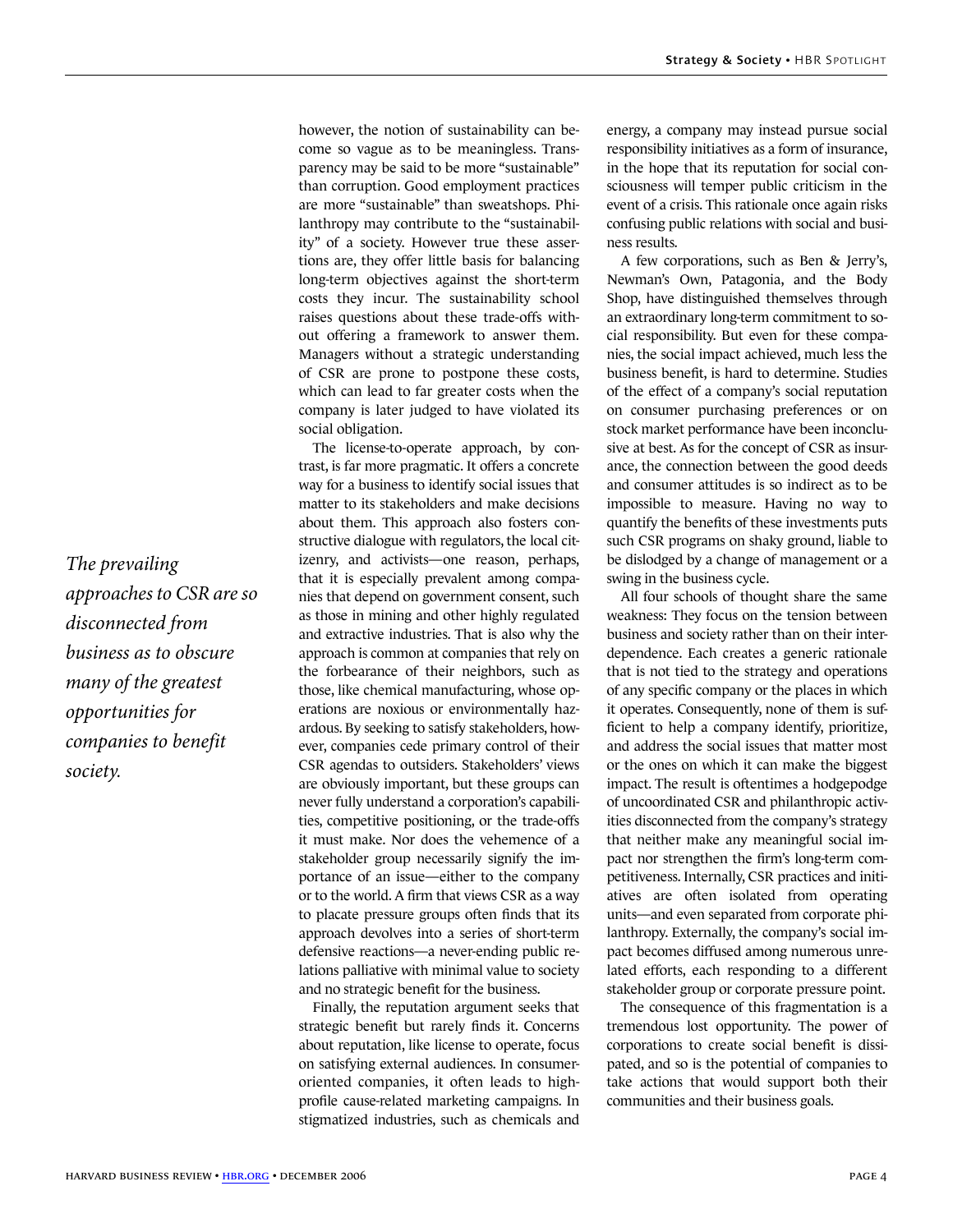# **Mapping Social Opportunities**

The interdependence of a company and society can be analyzed with the same tools used to analyze competitive position and develop strategy. In this way, the firm can focus its particular CSR activities to best effect. Rather than merely acting on well-intentioned impulses or reacting to outside pressure, the organization can set an affirmative CSR agenda that produces maximum social benefit as well as gains for the business.

These two tools should be used in different ways. When a company uses the value chain to chart all the social consequences of its activities, it has, in effect, created an inventory of problems and opportunities—mostly operational issues—that need to be investigated, prioritized, and addressed. In general, companies should attempt to clear away as many negative value-chain social impacts as possible. Some company activities will prove to offer opportunities for social and strategic distinction.

In addressing competitive context, companies cannot take on every area in the diamond. Therefore, the task is to identify those areas of social context with the greatest strategic value. A company should carefully choose from this menu one or a few social initiatives that will have the greatest shared value: benefit for both society and its own competitiveness.

#### **Looking Inside Out: Mapping the Social Impact of the Value Chain**

The *value chain*depicts all the activities a company engages in while doing business. It can be used as a framework to identify the positive and negative social impact of those activities. These "inside-out" linkages may range from hiring and layoff policies to greenhouse gas emissions, as the partial list of examples illustrated here demonstrates.

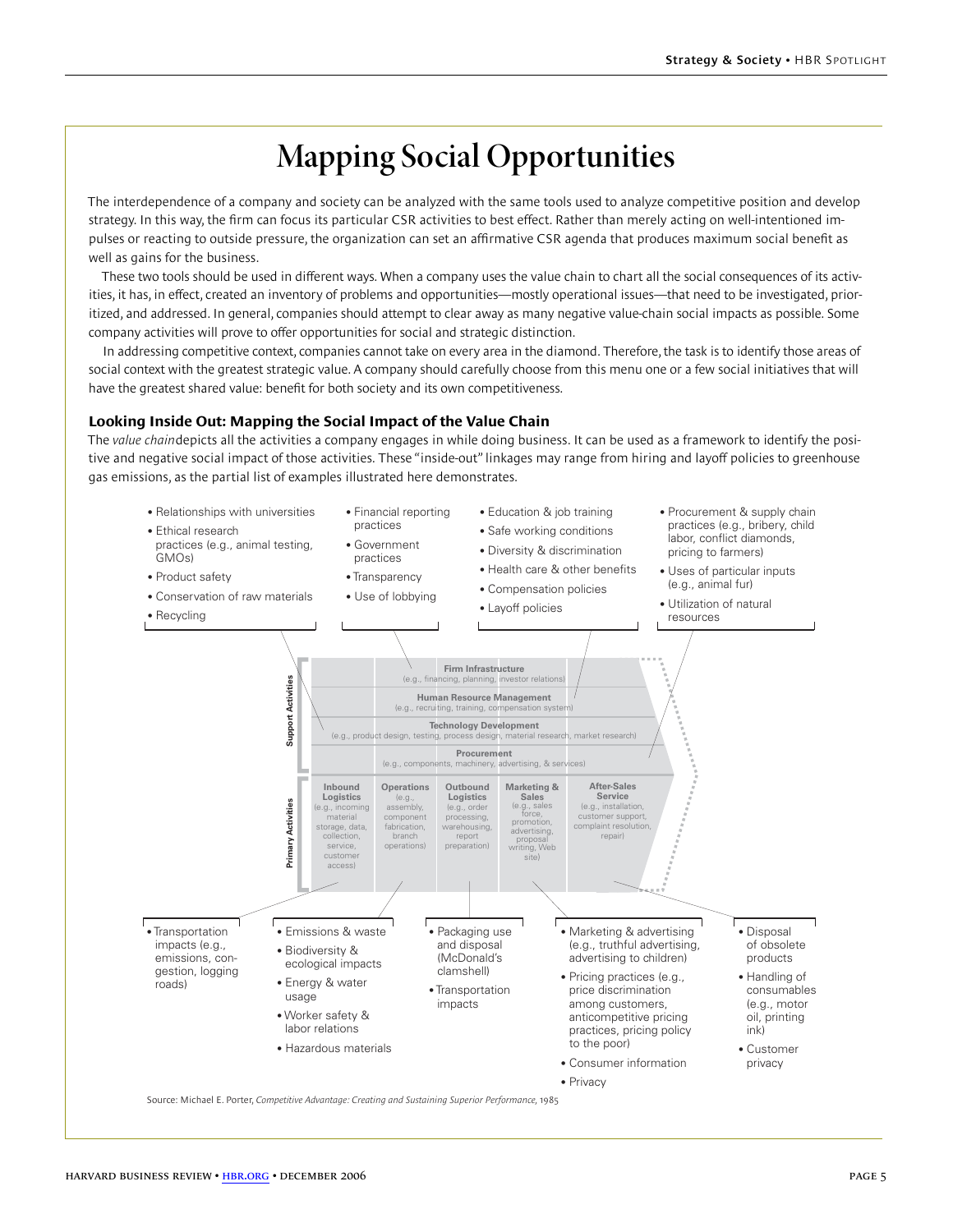#### **Looking Outside In: Social Influences on Competitiveness**

In addition to understanding the social ramifications of the value chain, effective CSR requires an understanding of the social dimensions of the company's competitive context—the "outside-in" linkages that affect its ability to improve productivity and execute strategy. These can be understood using the *diamond framework,* which shows how the conditions at a company's locations (such as transportation infrastructure and honestly enforced regulatory policy) affect its ability to compete.



Source: Michael E. Porter, *The Competitive Advantage of Nations,* 1990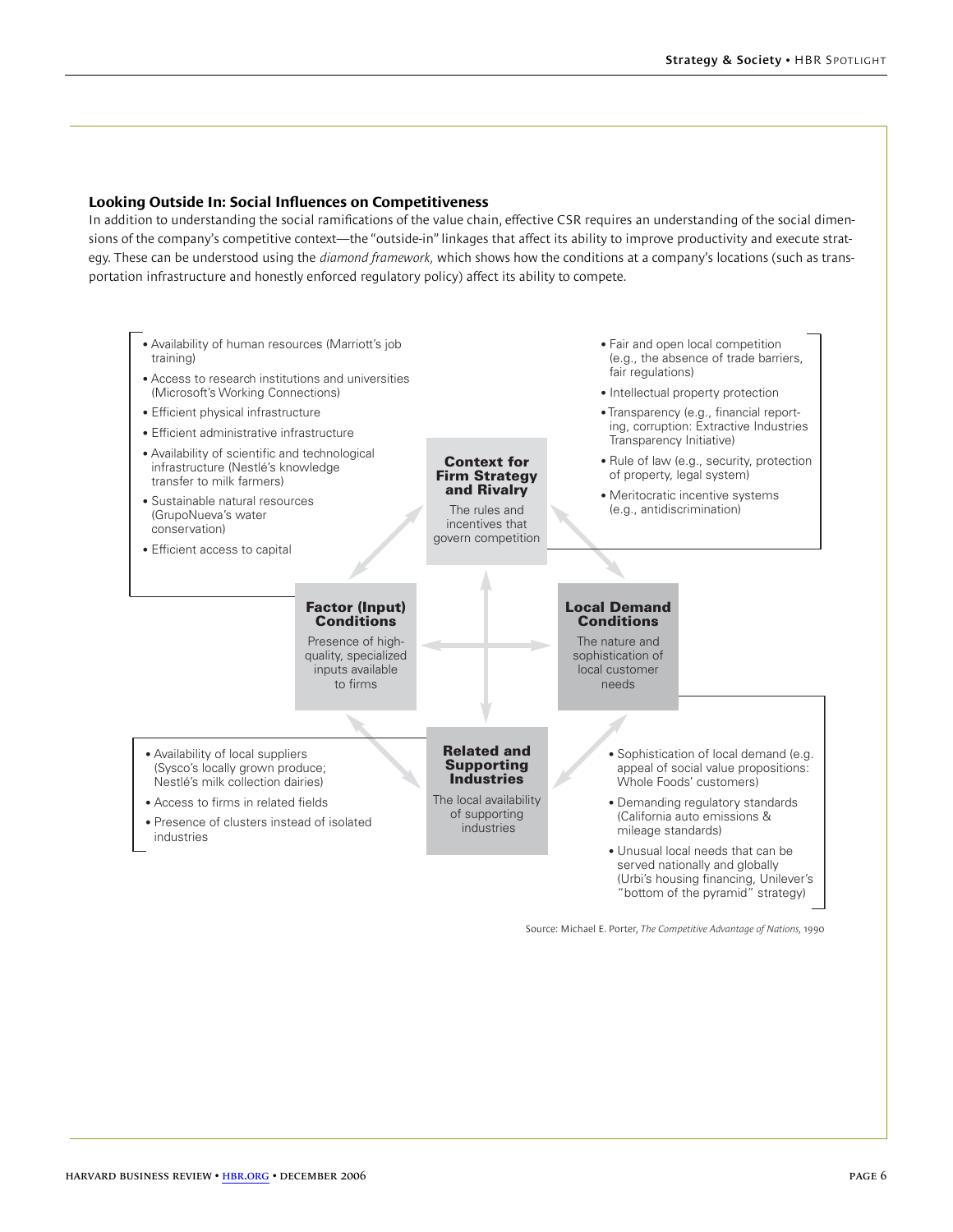#### **Integrating Business and Society**

To advance CSR, we must root it in a broad understanding of the interrelationship between a corporation and society while at the same time anchoring it in the strategies and activities of specific companies. To say broadly that business and society need each other might seem like a cliché, but it is also the basic truth that will pull companies out of the muddle that their current corporate-responsibility thinking has created.

Successful corporations need a healthy society. Education, health care, and equal opportunity are essential to a productive workforce. Safe products and working conditions not only attract customers but lower the internal costs of accidents. Efficient utilization of land, water, energy, and other natural resources makes business more productive. Good government, the rule of law, and property rights are essential for efficiency and innovation. Strong regulatory standards protect both consumers and competitive companies from exploitation. Ultimately, a healthy society creates expanding demand for business, as more human needs are met and aspirations grow. Any business that pursues its ends at the expense of the society in which it operates will find its success to be illusory and ultimately temporary.

At the same time, a healthy society needs successful companies. No social program can rival the business sector when it comes to creating the jobs, wealth, and innovation that improve standards of living and social conditions over time. If governments, NGOs, and other participants in civil society weaken the ability of business to operate productively, they may win battles but will lose the war, as corporate and regional competitiveness fade, wages stagnate, jobs disappear, and the wealth that pays taxes and supports nonprofit contributions evaporates.

Leaders in both business and civil society have focused too much on the friction between them and not enough on the points of intersection. The mutual dependence of corporations and society implies that both business decisions and social policies must follow the principle of *shared value*. That is, choices must benefit both sides. If either a business or a society pursues policies that benefit its interests at the expense of the other, it will find itself on a dangerous path. A temporary gain to one will undermine the long-term prosperity of both.<sup>1</sup>

To put these broad principles into practice, a company must integrate a social perspective into the core frameworks it already uses to understand competition and guide its business strategy.

**Identifying the points of intersection.** The interdependence between a company and society takes two forms. First, a company impinges upon society through its operations in the normal course of business: These are *inside-out linkages*.

Virtually every activity in a company's value chain touches on the communities in which the firm operates, creating either positive or negative social consequences. (For an example of this process, see the exhibit "Looking Inside Out: Mapping the Social Impact of the Value Chain.") While companies are increasingly aware of the social impact of their activities (such as hiring practices, emissions, and waste disposal), these impacts can be more subtle and variable than many managers realize. For one thing, they depend on location. The same manufacturing operation will have very different social consequences in China than in the United States.

A company's impact on society also changes over time, as social standards evolve and science progresses. Asbestos, now understood as a serious health risk, was thought to be safe in the early 1900s, given the scientific knowledge then available. Evidence of its risks gradually mounted for more than 50 years before any company was held liable for the harms it can cause. Many firms that failed to anticipate the consequences of this evolving body of research have been bankrupted by the results. No longer can companies be content to monitor only the obvious social impacts of today. Without a careful process for identifying evolving social effects of tomorrow, firms may risk their very survival.

Not only does corporate activity affect society, but external social conditions also influence corporations, for better and for worse. These are *outside-in linkages*.

Every company operates within a competitive context, which significantly affects its ability to carry out its strategy, especially in the long run. Social conditions form a key part of this context. Competitive context garners far less attention than value chain impacts but can have far greater strategic importance for both companies and societies. Ensuring the health

*An affirmative corporate social agenda moves from mitigating harm to reinforcing corporate strategy through social progress.*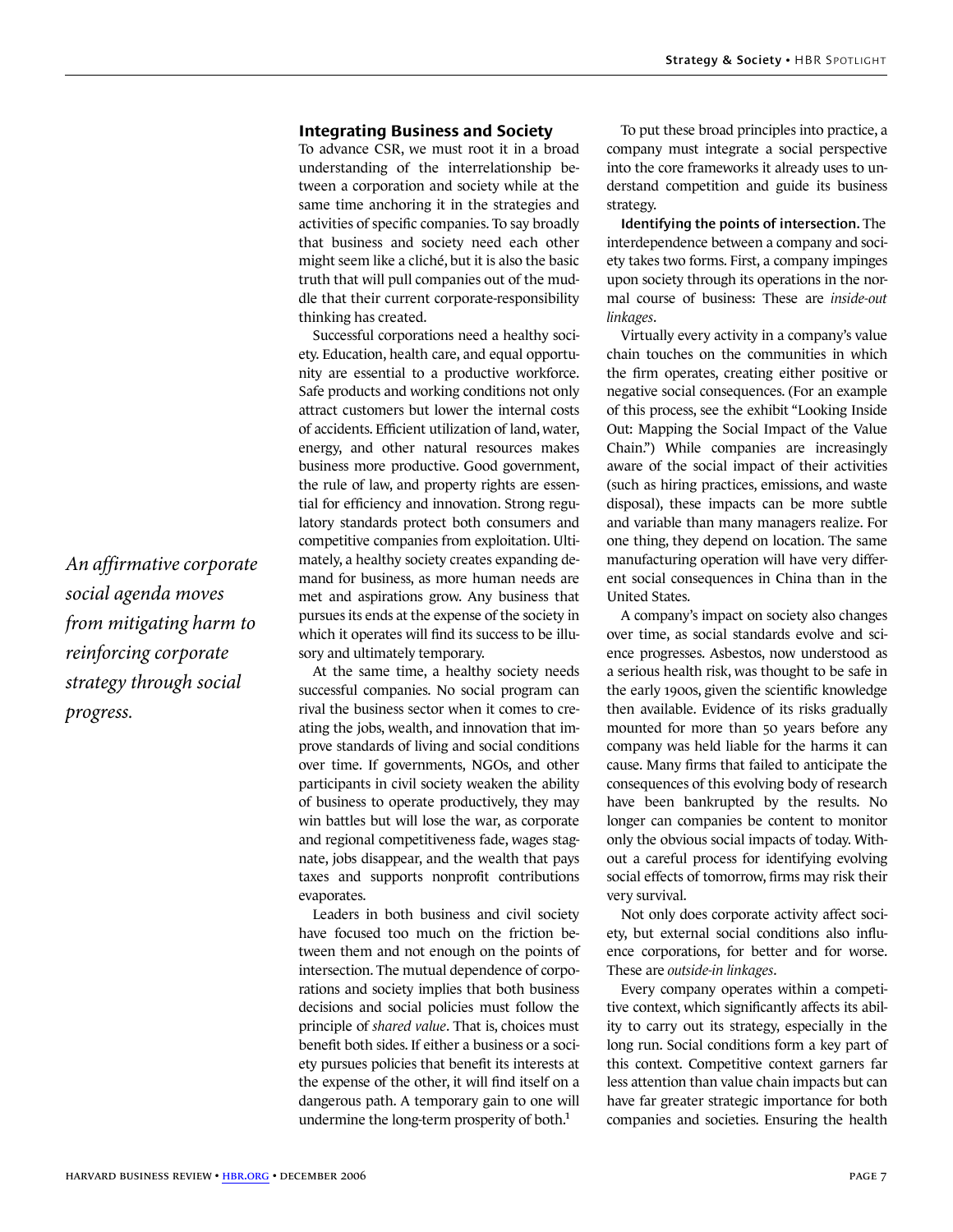of the competitive context benefits both the company and the community.

Competitive context can be divided into four broad areas: first, the quantity and quality of available business inputs—human resources, for example, or transportation infrastructure; second, the rules and incentives that govern competition—such as policies that protect intellectual property, ensure transparency, safeguard against corruption, and encourage investment; third, the size and sophistication of local demand, influenced by such things as standards for product quality and safety, consumer rights, and fairness in government purchasing; fourth, the local availability of supporting industries, such as service providers and machinery producers. Any and all of these aspects of context can be opportunities for CSR initiatives. (See the exhibit "Looking Outside In: Social Influences on Competitiveness.") The ability to recruit appropriate human resources, for example, may depend on a number of social factors that companies can influence, such as the local educational system, the availability of housing, the existence of discrimination (which limits the pool of workers), and the adequacy of the public health infrastructure.<sup>2</sup>

**Choosing which social issues to address.** No business can solve all of society's problems or bear the cost of doing so. Instead, each company must select issues that intersect with its particular business. Other social agendas are best left to those companies in other industries, NGOs, or government institutions that are better positioned to address them. The essential test that should guide CSR is not

## **Prioritizing Social Issues**

| Generic Social<br>Issues | <b>Value Chain</b><br><b>Social Impacts</b> | <b>Social Dimensions</b><br>of Competitive<br><b>Context</b> |
|--------------------------|---------------------------------------------|--------------------------------------------------------------|
| Social issues that       | Social issues that                          | Social issues in the                                         |
| are not significantly    | are significantly                           | external environment                                         |
| affected by a            | affected by a                               | that significantly affect                                    |
| company's                | company's                                   | the underlying drivers                                       |
| operations nor           | activities in the                           | of a company's                                               |
| materially affect        | ordinary course                             | competitiveness in                                           |
| its long-term            | of business.                                | the locations where                                          |
| competitiveness.         |                                             | it operates.                                                 |

whether a cause is worthy but whether it presents an opportunity to create shared value that is, a meaningful benefit for society that is also valuable to the business.

Our framework suggests that the social issues affecting a company fall into three categories, which distinguish between the many worthy causes and the narrower set of social issues that are both important and strategic for the business.

*Generic social issues* may be important to society but are neither significantly affected by the company's operations nor influence the company's long-term competitiveness. *Value chain social impacts* are those that are significantly affected by the company's activities in the ordinary course of business. *Social dimensions of competitive context* are factors in the external environment that significantly affect the underlying drivers of competitiveness in those places where the company operates. (See the exhibit "Prioritizing Social Issues.")

Every company will need to sort social issues into these three categories for each of its business units and primary locations, then rank them in terms of potential impact. Into which category a given social issue falls will vary from business unit to business unit, industry to industry, and place to place.

Supporting a dance company may be a generic social issue for a utility like Southern California Edison but an important part of the competitive context for a corporation like American Express, which depends on the highend entertainment, hospitality, and tourism cluster. Carbon emissions may be a generic social issue for a financial services firm like Bank of America, a negative value chain impact for a transportation-based company like UPS, or both a value chain impact and a competitive context issue for a car manufacturer like Toyota. The AIDS pandemic in Africa may be a generic social issue for a U.S. retailer like Home Depot, a value chain impact for a pharmaceutical company like GlaxoSmithKline, and a competitive context issue for a mining company like Anglo American that depends on local labor in Africa for its operations.

Even issues that apply widely in the economy, such as diversity in hiring or conservation of energy, can have greater significance for some industries than for others. Health care benefits, for example, will present fewer challenges for software development or biotech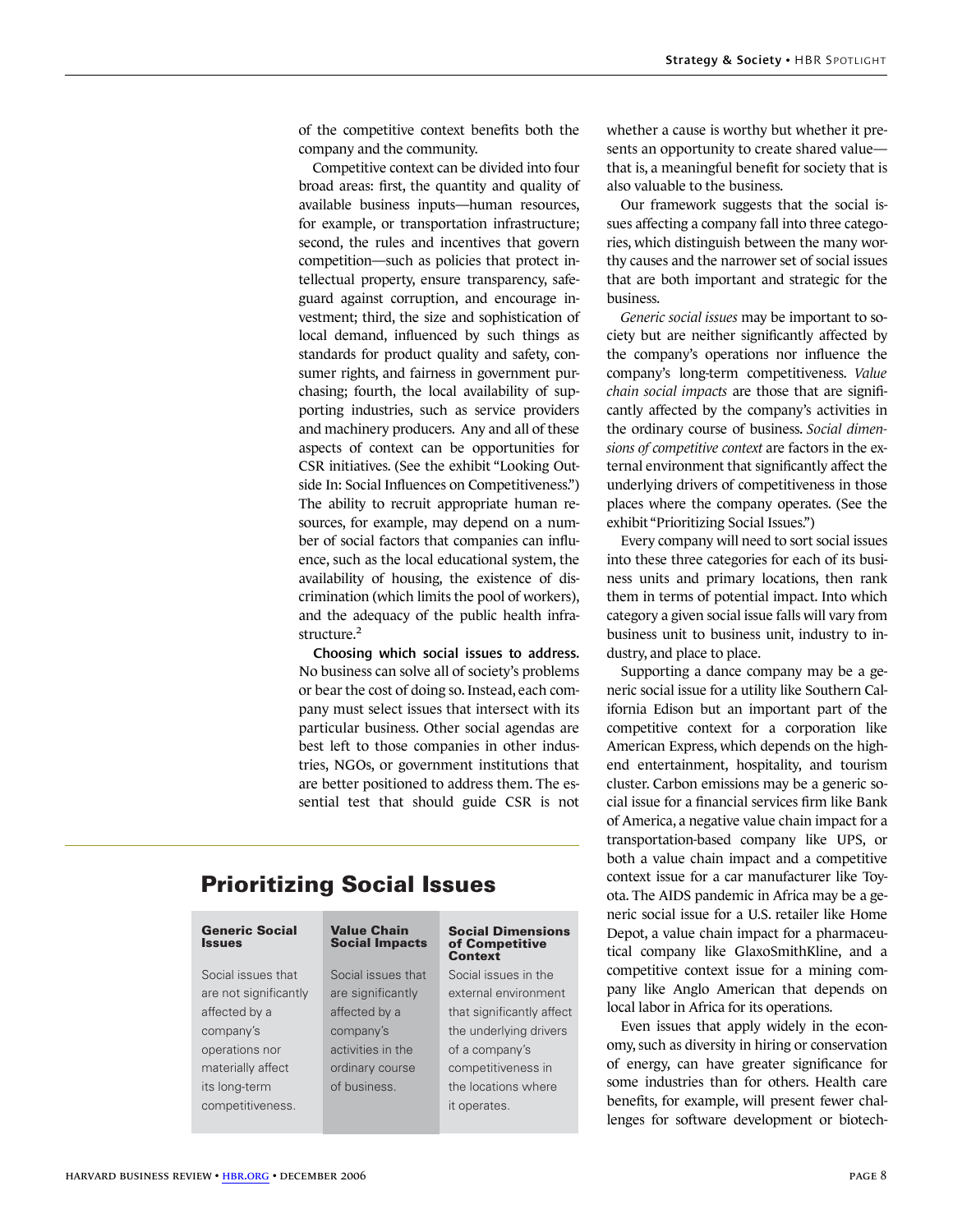nology firms, where workforces tend to be small and well compensated, than for companies in a field like retailing, which is heavily dependent on large numbers of lower-wage workers.

Within an industry, a given social issue may cut differently for different companies, owing to differences in competitive positioning. In the auto industry, for example, Volvo has chosen to make safety a central element of its competitive positioning, while Toyota has built a competitive advantage from the environmental benefits of its hybrid technology. For an individual company, some issues will prove to be important for many of its business units and locations, offering opportunities for strategic corporatewide CSR initiatives.

Where a social issue is salient for many companies across multiple industries, it can often be addressed most effectively through cooperative models. The Extractive Industries Transparency Initiative, for example, includes 19 major oil, gas, and mining companies that have agreed to discourage corruption through full public disclosure and verification of all corporate payments to governments in the countries in which they operate. Collective action by all major corporations in these industries prevents corrupt governments from undermining social benefit by simply choosing not to deal with the firms that disclose their payments.

**Creating a corporate social agenda.** Categorizing and ranking social issues is just the means to an end, which is to create an explicit

### **Corporate Involvement in Society: A Strategic Approach**

| <b>Generic Social</b><br><b>Impacts</b> | <b>Value Chain</b><br><b>Social Impacts</b>                                                 | <b>Social Dimensions</b><br>of Competitive<br><b>Context</b>                              |
|-----------------------------------------|---------------------------------------------------------------------------------------------|-------------------------------------------------------------------------------------------|
| Good citizenship                        | Mitigate harm<br>from value chain<br>activities                                             | Strategic philanthropy<br>that leverages capa-<br>bilities to improve<br>salient areas of |
| <b>Responsive</b><br>CSR                | Transform value-<br>chain activities to<br>benefit society<br>while reinforcing<br>strategy | competitive context<br><b>Strategic</b><br><b>CSR</b>                                     |

and affirmative corporate social agenda. A corporate social agenda looks beyond community expectations to opportunities to achieve social and economic benefits simultaneously. It moves from mitigating harm to finding ways to reinforce corporate strategy by advancing social conditions.

Such a social agenda must be responsive to stakeholders, but it cannot stop there. A substantial portion of corporate resources and attention must migrate to truly strategic CSR. (See the exhibit "Corporate Involvement in Society: A Strategic Approach.") It is through strategic CSR that the company will make the most significant social impact and reap the greatest business benefits.

*Responsive CSR.* Responsive CSR comprises two elements: acting as a good corporate citizen, attuned to the evolving social concerns of stakeholders, and mitigating existing or anticipated adverse effects from business activities.

Good citizenship is a sine qua non of CSR, and companies need to do it well. Many worthy local organizations rely on corporate contributions, while employees derive justifiable pride from their company's positive involvement in the community.

The best corporate citizenship initiatives involve far more than writing a check: They specify clear, measurable goals and track results over time. A good example is GE's program to adopt underperforming public high schools near several of its major U.S. facilities. The company contributes between \$250,000 and \$1 million over a five-year period to each school and makes in-kind donations as well. GE managers and employees take an active role by working with school administrators to assess needs and mentor or tutor students. In an independent study of ten schools in the program between 1989 and 1999, nearly all showed significant improvement, while the graduation rate in four of the five worst-performing schools doubled from an average of 30% to 60%.

Effective corporate citizenship initiatives such as this one create goodwill and improve relations with local governments and other important constituencies. What's more, GE's employees feel great pride in their participation. Their effect is inherently limited, however. No matter how beneficial the program is, it remains incidental to the company's business, and the direct effect on GE's recruiting and re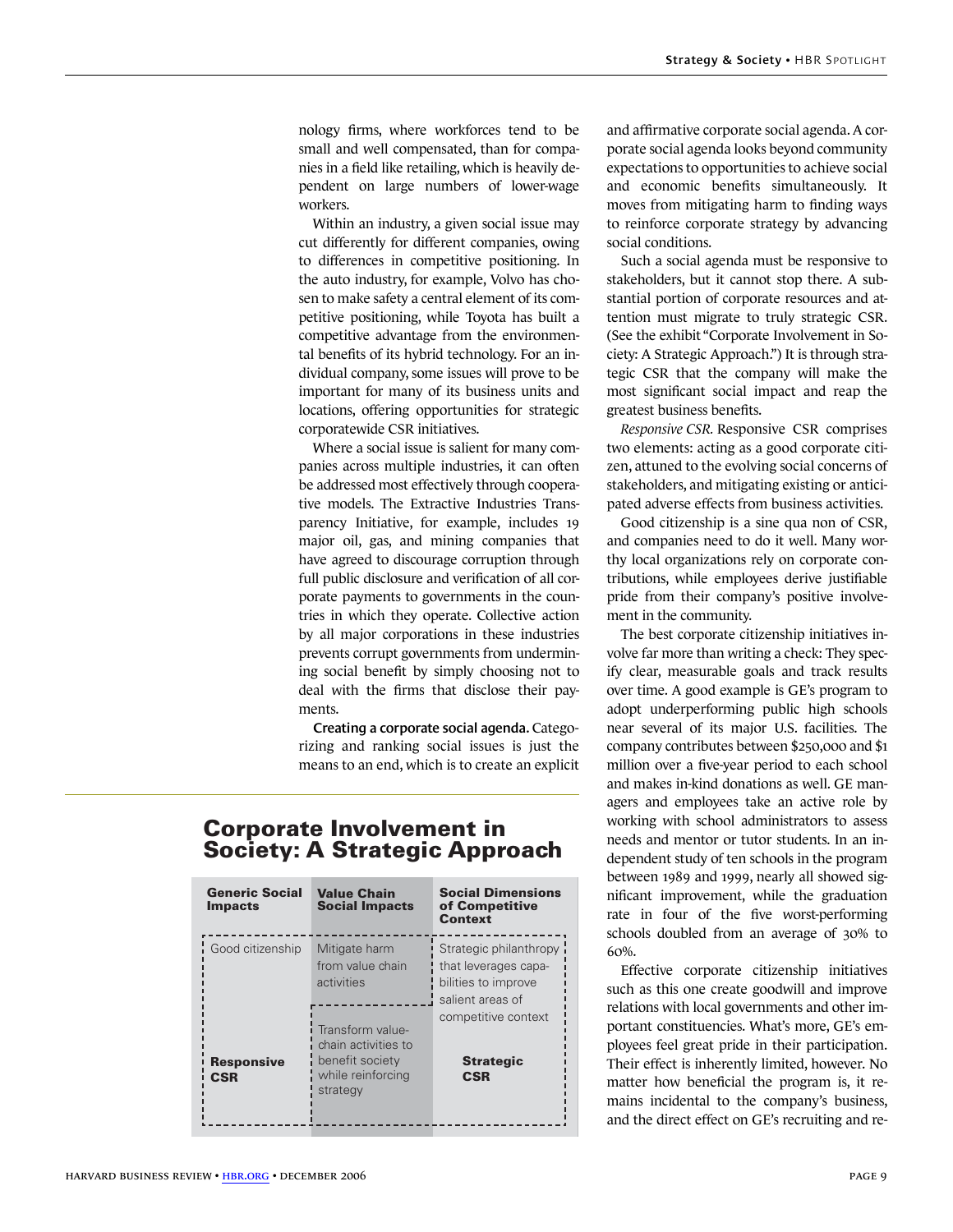tention is modest.

The second part of responsive CSR—mitigating the harm arising from a firm's value chain activities—is essentially an operational challenge. Because there are a myriad of possible value chain impacts for each business unit, many companies have adopted a checklist approach to CSR, using standardized sets of social and environmental risks. The Global Reporting Initiative, which is rapidly becoming a standard for CSR reporting, has enumerated a list of 141 CSR issues, supplemented by auxiliary lists for different industries.

These lists make for an excellent starting point, but companies need a more proactive and tailored internal process. Managers at each business unit can use the value chain as a tool to identify systematically the social impacts of the unit's activities in each location. Here operating management, which is closest to the work actually being done, is particularly helpful. Most challenging is to anticipate impacts that are not yet well recognized. Consider B&Q, an international chain of home supply centers based in England. The company has begun to analyze systematically tens of thousands of products in its hundreds of stores against a list of a dozen social issues—from climate change to working conditions at its suppliers' factories—to determine which products pose potential social responsibility risks and how the company might take action before any external pressure is brought to bear.

For most value chain impacts, there is no need to reinvent the wheel. The company should identify best practices for dealing with each one, with an eye toward how those practices are changing. Some companies will be more proactive and effective in mitigating the wide array of social problems that the value chain can create. These companies will gain an edge, but—just as for procurement and other operational improvements—any advantage is likely to be temporary.

*Strategic CSR.* For any company, strategy must go beyond best practices. It is about choosing a unique position—doing things differently from competitors in a way that lowers costs or better serves a particular set of customer needs. These principles apply to a company's relationship to society as readily as to its relationship to its customers and rivals.

Strategic CSR moves beyond good corporate citizenship and mitigating harmful value chain impacts to mount a small number of initiatives whose social and business benefits are large and distinctive. Strategic CSR involves both inside-out and outside-in dimensions working in tandem. It is here that the opportunities for shared value truly lie.

Many opportunities to pioneer innovations to benefit both society and a company's own competitiveness can arise in the product offering and the value chain. Toyota's response to concerns over automobile emissions is an example. Toyota's Prius, the hybrid electric/gasoline vehicle, is the first in a series of innovative car models that have produced competitive advantage and environmental benefits. Hybrid engines emit as little as 10% of the harmful pollutants conventional vehicles produce while consuming only half as much gas. Voted 2004 Car of the Year by *Motor Trend* magazine, Prius has given Toyota a lead so substantial that Ford and other car companies are licensing the technology. Toyota has created a unique position with customers and is well on its way to establishing its technology as the world standard.

Urbi, a Mexican construction company, has prospered by building housing for disadvantaged buyers using novel financing vehicles such as flexible mortgage payments made through payroll deductions. Crédit Agricole, France's largest bank, has differentiated itself by offering specialized financial products related to the environment, such as financing packages for energy-saving home improvements and for audits to certify farms as organic.

Strategic CSR also unlocks shared value by investing in social aspects of context that strengthen company competitiveness. A symbiotic relationship develops: The success of the company and the success of the community become mutually reinforcing. Typically, the more closely tied a social issue is to the company's business, the greater the opportunity to leverage the firm's resources and capabilities, and benefit society.

Microsoft's Working Connections partnership with the American Association of Community Colleges (AACC) is a good example of a shared-value opportunity arising from investments in context. The shortage of information technology workers is a significant constraint on Microsoft's growth; currently, there are more than 450,000 unfilled IT positions in the United States alone. Community colleges, with

*An affirmative corporate social agenda moves from mitigating harm to reinforcing corporate strategy through social progress.*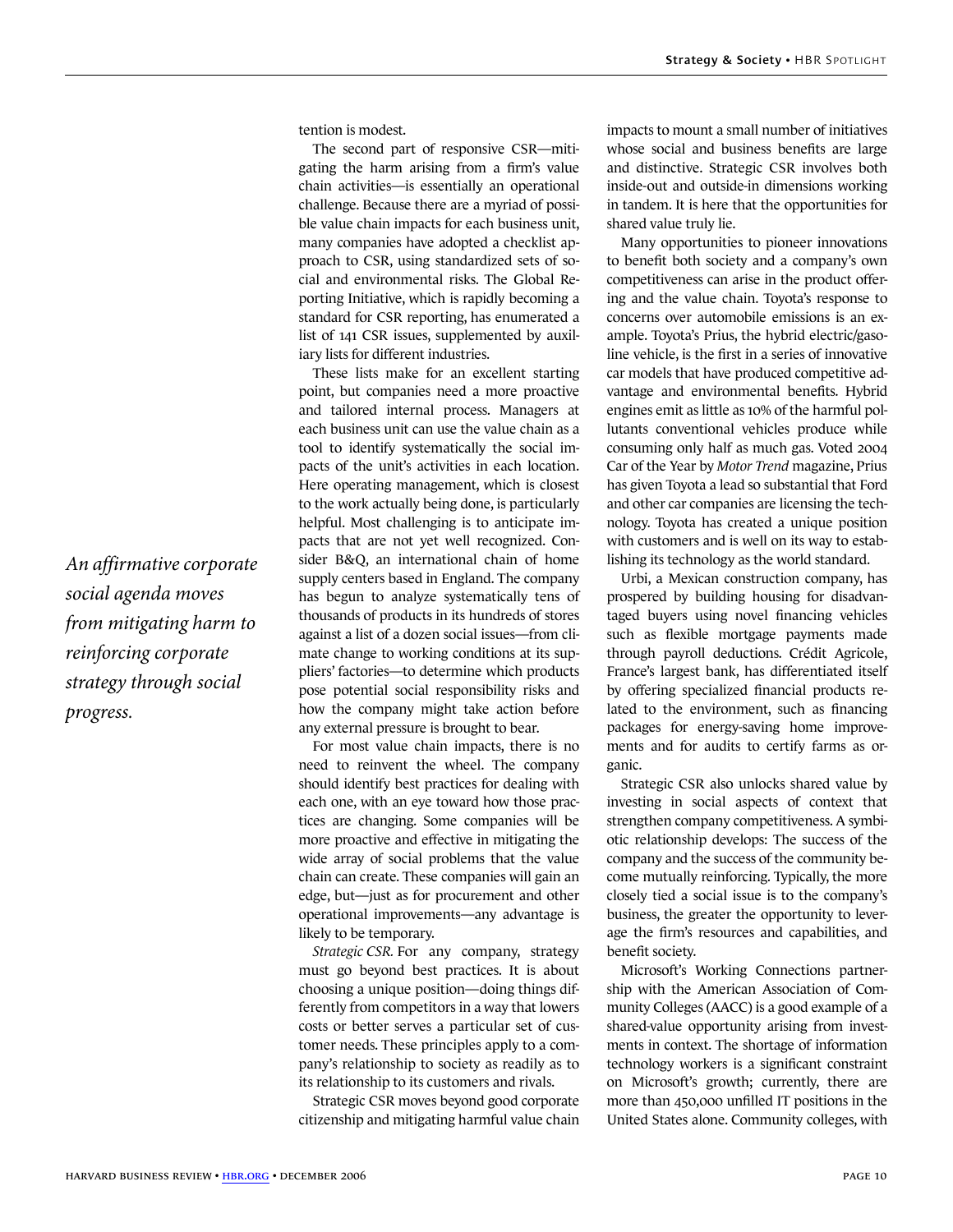an enrollment of 11.6 million students, representing 45% of all U.S. undergraduates, could be a major solution. Microsoft recognizes, however, that community colleges face special challenges: IT curricula are not standardized, technology used in classrooms is often outdated, and there are no systematic professional development programs to keep faculty up to date.

Microsoft's \$50 million five-year initiative was aimed at all three problems. In addition to contributing money and products, Microsoft sent employee volunteers to colleges to assess needs, contribute to curriculum development, and create faculty development institutes. Note that in this case, volunteers and assigned staff were able to use their core professional skills to address a social need, a far cry from typical volunteer programs. Microsoft has achieved results that have benefited many

communities while having a direct—and potentially significant—impact on the company.

**Integrating inside-out and outside-in practices.** Pioneering value chain innovations and addressing social constraints to competitiveness are each powerful tools for creating economic and social value. However, as our examples illustrate, the impact is even greater if they work together. Activities in the value chain can be performed in ways that reinforce improvements in the social dimensions of context. At the same time, investments in competitive context have the potential to reduce constraints on a company's value chain activities. Marriott, for example, provides 180 hours of paid classroom and on-the-job training to chronically unemployed job candidates. The company has combined this with support for local community service organizations, which identify, screen, and refer the candidates to

# **Integrating Company Practice and Context: Nestlé's Milk District**

Nestlé's approach to working with small farmers exemplifies the symbiotic relationship between social progress and competitive advantage. Ironically, while the company's reputation remains marred by a 30 year-old controversy surrounding sales of infant formula in Africa, the corporation's impact in developing countries has often been profoundly positive.

Consider the history of Nestlé's milk business in India. In 1962, the company wanted to enter the Indian market, and it received government permission to build a dairy in the northern district of Moga. Poverty in the region was severe; people were without electricity, transportation, telephones, or medical care. A farmer typically owned less than five acres of poorly irrigated and infertile soil. Many kept a single buffalo cow that produced just enough milk for their own consumption. Sixty percent of calves died newborn. Because farmers lacked refrigeration, transportation, or any way to test for quality, milk could not travel far and was frequently contaminated or diluted.

Nestlé came to Moga to build a business, not to engage in CSR. But Nestlé's value chain, derived from the company's origins in Switzerland, depended on establishing local sources of milk from a large, diversified base

of small farmers. Establishing that value chain in Moga required Nestlé to transform the competitive context in ways that created tremendous shared value for both the company and the region.

Nestlé built refrigerated dairies as collection points for milk in each town and sent its trucks out to the dairies to collect the milk. With the trucks went veterinarians, nutritionists, agronomists, and quality assurance experts. Medicines and nutritional supplements were provided for sick animals, and monthly training sessions were held for local farmers. Farmers learned that the milk quality depended on the cows' diet, which in turn depended on adequate feed crop irrigation. With financing and technical assistance from Nestlé, farmers began to dig previously unaffordable deep-bore wells. Improved irrigation not only fed cows but increased crop yields, producing surplus wheat and rice and raising the standard of living.

When Nestlé's milk factory first opened, only 180 local farmers supplied milk. Today, Nestlé buys milk from more than 75,000 farmers in the region, collecting it twice daily from more than 650 village dairies. The death rate of calves has dropped by 75%. Milk production has increased 50-fold. As the quality has improved, Nestlé has been able to pay higher

prices to farmers than those set by the government, and its steady biweekly payments have enabled farmers to obtain credit. Competing dairies and milk factories have opened, and an industry cluster is beginning to develop.

Today, Moga has a significantly higher standard of living than other regions in the vicinity. Ninety percent of the homes have electricity, and most have telephones; all villages have primary schools, and many have secondary schools. Moga has five times the number of doctors as neighboring regions. The increased purchasing power of local farmers has also greatly expanded the market for Nestlé's products, further supporting the firm's economic success.

Nestlé's commitment to working with small farmers is central to its strategy. It enables the company to obtain a stable supply of highquality commodities without paying middlemen. The corporation's other core products coffee and cocoa—are often grown by small farmers in developing countries under similar conditions. Nestlé's experience in setting up collection points, training farmers, and introducing better technology in Moga has been repeated in Brazil, Thailand, and a dozen other countries, including, most recently, China. In each case, as Nestlé has prospered, so has the community.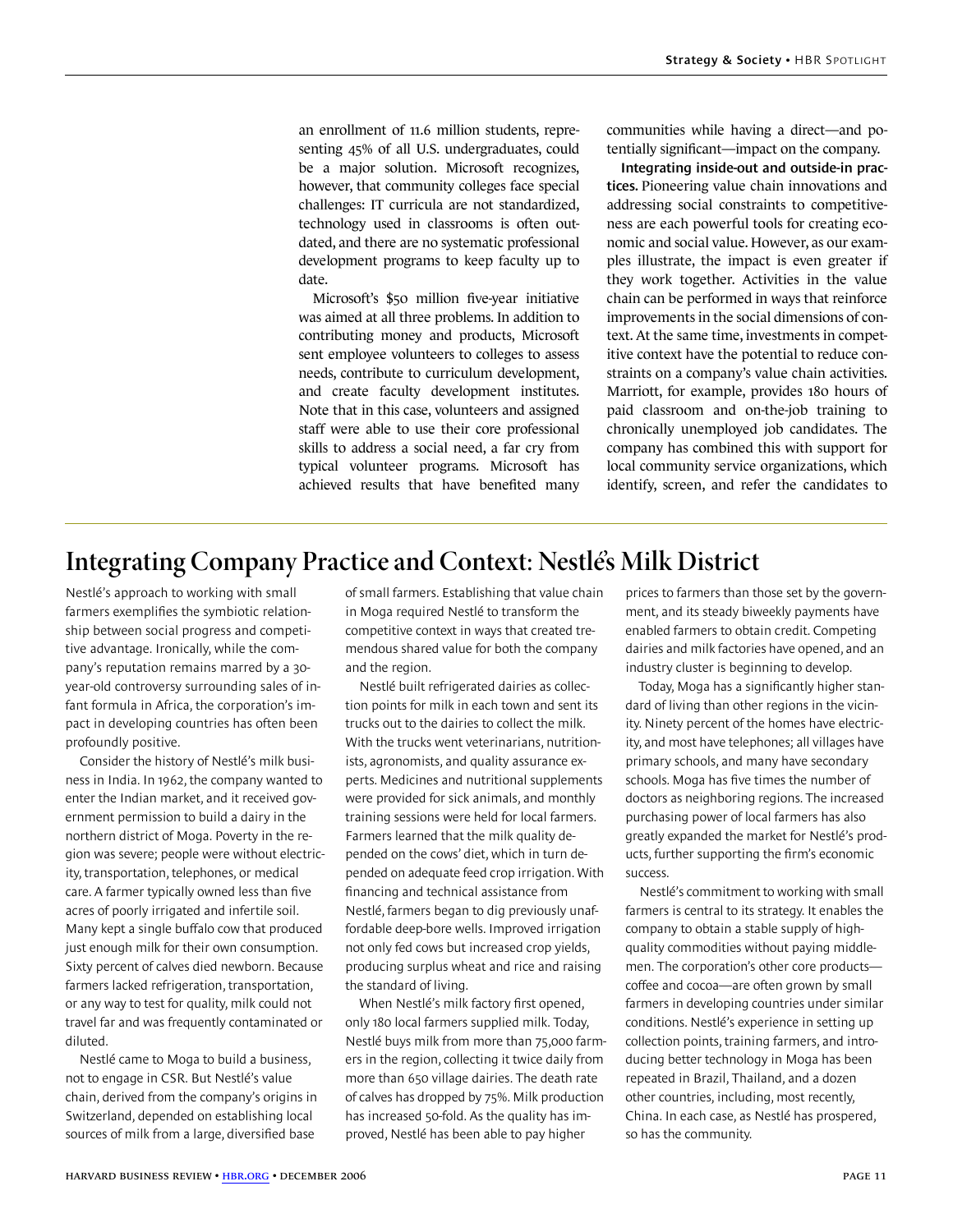fit to communities and a reduction in Marriott's cost of recruiting entry-level employees. Ninety percent of those in the training program take jobs with Marriott. One year later, more than 65% are still in their jobs, a substantially higher retention rate than the norm.

Marriott. The net result is both a major bene-

When value chain practices and investments in competitive context are fully integrated, CSR becomes hard to distinguish from the dayto-day business of the company. Nestlé, for example, works directly with small farmers in developing countries to source the basic commodities, such as milk, coffee, and cocoa, on which much of its global business depends. (See the sidebar "Integrating Company Practice and Context: Nestlé's Milk District.") The company's investment in local infrastructure and its transfer of world-class knowledge and technology over decades has produced enormous social benefits through improved health care, better education, and economic development, while giving Nestlé direct and reliable access to the commodities it needs to maintain a profitable global business. Nestlé's distinctive strategy is inseparable from its social impact.

**Creating a social dimension to the value proposition.** At the heart of any strategy is a unique value proposition: a set of needs a company can meet for its chosen customers that others cannot. The most strategic CSR occurs when a company adds a social dimension to its value proposition, making social impact integral to the overall strategy.

Consider Whole Foods Market, whose value proposition is to sell organic, natural, and healthy food products to customers who are passionate about food and the environment. Social issues are fundamental to what makes Whole Foods unique in food retailing and to its ability to command premium prices. The company's sourcing emphasizes purchases from local farmers through each store's procurement process. Buyers screen out foods containing any of nearly 100 common ingredients that the company considers unhealthy or environmentally damaging. The same standards apply to products made internally. Whole Foods' baked goods, for example, use only unbleached and unbromated flour.

Whole Foods' commitment to natural and environmentally friendly operating practices extends well beyond sourcing. Stores are constructed using a minimum of virgin raw materials. Recently, the company purchased renewable wind energy credits equal to 100% of its electricity use in all of its stores and facilities, the only *Fortune* 500 company to offset its electricity consumption entirely. Spoiled produce and biodegradable waste are trucked to regional centers for composting. Whole Foods' vehicles are being converted to run on biofuels. Even the cleaning products used in its stores are environmentally friendly. And through its philanthropy, the company has created the Animal Compassion Foundation to develop more natural and humane ways of raising farm animals. In short, nearly every aspect of the company's value chain reinforces the social dimensions of its value proposition, distinguishing Whole Foods from its competitors.

Not every company can build its entire value proposition around social issues as Whole Foods does, but adding a social dimension to the value proposition offers a new frontier in competitive positioning. Government regulation, exposure to criticism and liability, and consumers' attention to social issues are all persistently increasing. As a result, the number of industries and companies whose competitive advantage can involve social value propositions is constantly growing. Sysco, for example, the largest distributor of food products to restaurants and institutions in North America, has begun an initiative to preserve small, family-owned farms and offer locally grown produce to its customers as a source of competitive differentiation. Even large global multinationals—such as General Electric, with its "ecomagination" initiative that focuses on developing water purification technology and other "green" businesses, and Unilever, through its efforts to pioneer new products, packaging, and distribution systems to meet the needs of the poorest populations—have decided that major business opportunities lie in integrating business and society.

#### **Organizing for CSR**

Integrating business and social needs takes more than good intentions and strong leadership. It requires adjustments in organization, reporting relationships, and incentives. Few companies have engaged operating management in processes that identify and prioritize social issues based on their salience to business operations and their importance to the

*Typically the more closely tied a social issue is to a company's business, the greater the opportunity to leverage the firm's resources—and benefit society.*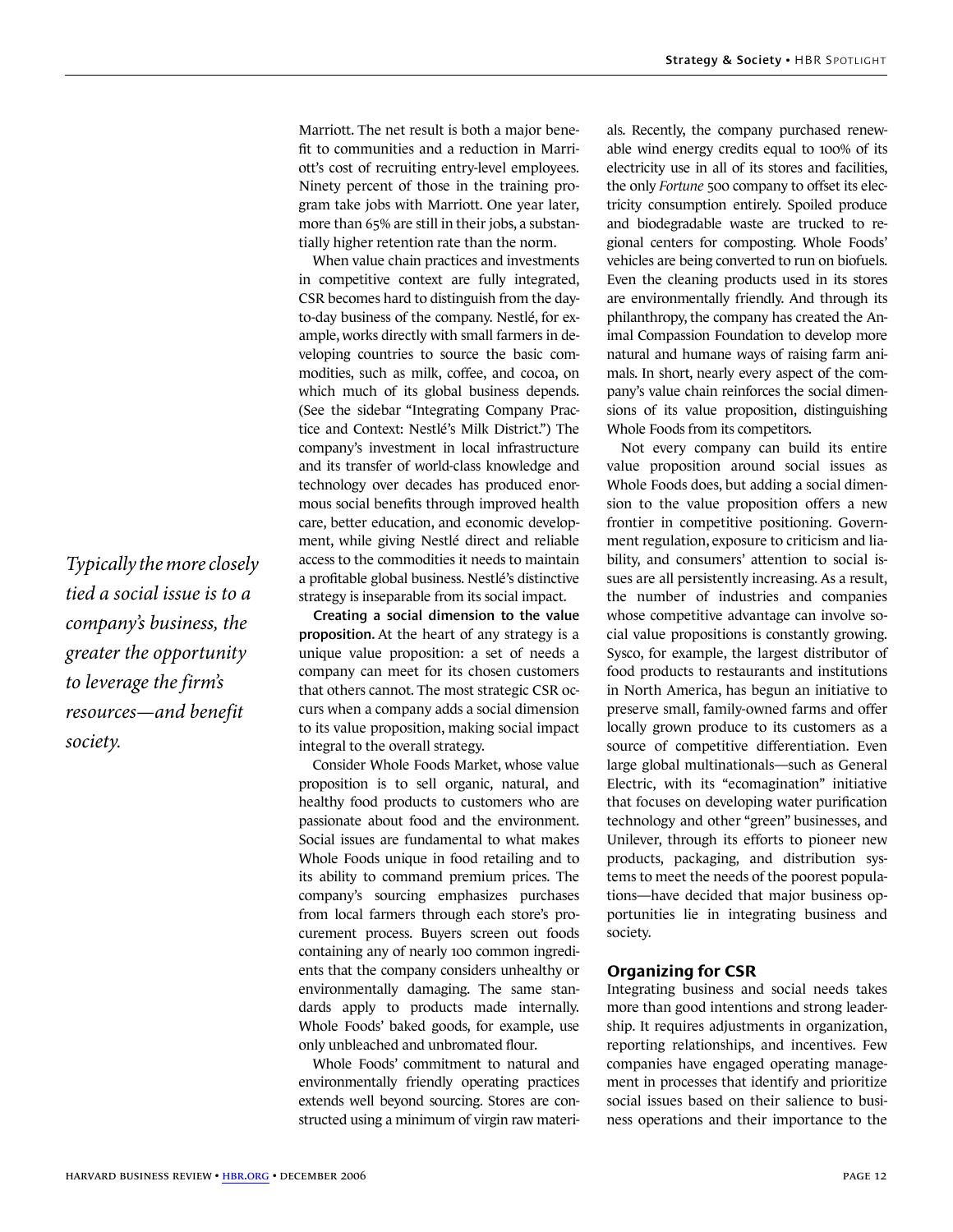company's competitive context. Even fewer have unified their philanthropy with the management of their CSR efforts, much less sought to embed a social dimension into their core value proposition. Doing these things requires a far different approach to both CSR and philanthropy than the one prevalent today. Companies must shift from a fragmented, defensive posture to an integrated, affirmative approach. The focus must move away from an emphasis on image to an emphasis on substance.

The current preoccupation with measuring stakeholder satisfaction has it backwards. What needs to be measured is social impact. Operating managers must understand the importance of the outside-in influence of competitive context, while people with responsibility for CSR initiatives must have a granular understanding of every activity in the value chain. Value chain and competitive-context investments in CSR need to be incorporated into the performance measures of managers with P&L responsibility. These transformations require more than a broadening of job definition; they require overcoming a number of long-standing prejudices. Many operating managers have developed an ingrained usversus-them mind-set that responds defensively to the discussion of any social issue, just as many NGOs view askance the pursuit of social value for profit. These attitudes must change if companies want to leverage the social dimension of corporate strategy.

Strategy is always about making choices, and success in corporate social responsibility is no different. It is about choosing which social issues to focus on. The short-term performance pressures companies face rule out indiscriminate investments in social value creation. They suggest, instead, that creating shared value should be viewed like research and development, as a long-term investment in a company's future competitiveness. The billions of dollars already being spent on CSR and corporate philanthropy would generate far more benefit to both business and society if consistently invested using the principles we have outlined.

While responsive CSR depends on being a good corporate citizen and addressing every social harm the business creates, strategic CSR is far more selective. Companies are called on to address hundreds of social issues, but only a

few represent opportunities to make a real difference to society or to confer a competitive advantage. Organizations that make the right choices and build focused, proactive, and integrated social initiatives in concert with their core strategies will increasingly distance themselves from the pack.

#### **The Moral Purpose of Business**

By providing jobs, investing capital, purchasing goods, and doing business every day, corporations have a profound and positive influence on society. The most important thing a corporation can do for society, and for any community, is contribute to a prosperous economy. Governments and NGOs often forget this basic truth. When developing countries distort rules and incentives for business, for example, they penalize productive companies. Such countries are doomed to poverty, low wages, and selling off their natural resources. Corporations have the know-how and resources to change this state of affairs, not only in the developing world but also in economically disadvantaged communities in advanced economies.

This cannot excuse businesses that seek short-term profits deceptively or shirk the social and environmental consequences of their actions. But CSR should not be only about what businesses have done that is wrong—important as that is. Nor should it be only about making philanthropic contributions to local charities, lending a hand in time of disaster, or providing relief to society's needy—worthy though these contributions may be. Efforts to find shared value in operating practices and in the social dimensions of competitive context have the potential not only to foster economic and social development but to change the way companies and society think about each other. NGOs, governments, and companies must stop thinking in terms of "corporate social responsibility" and start thinking in terms of "corporate social integration."

Perceiving social responsibility as building shared value rather than as damage control or as a PR campaign will require dramatically different thinking in business. We are convinced, however, that CSR will become increasingly important to competitive success.

Corporations are not responsible for all the world's problems, nor do they have the resources to solve them all. Each company can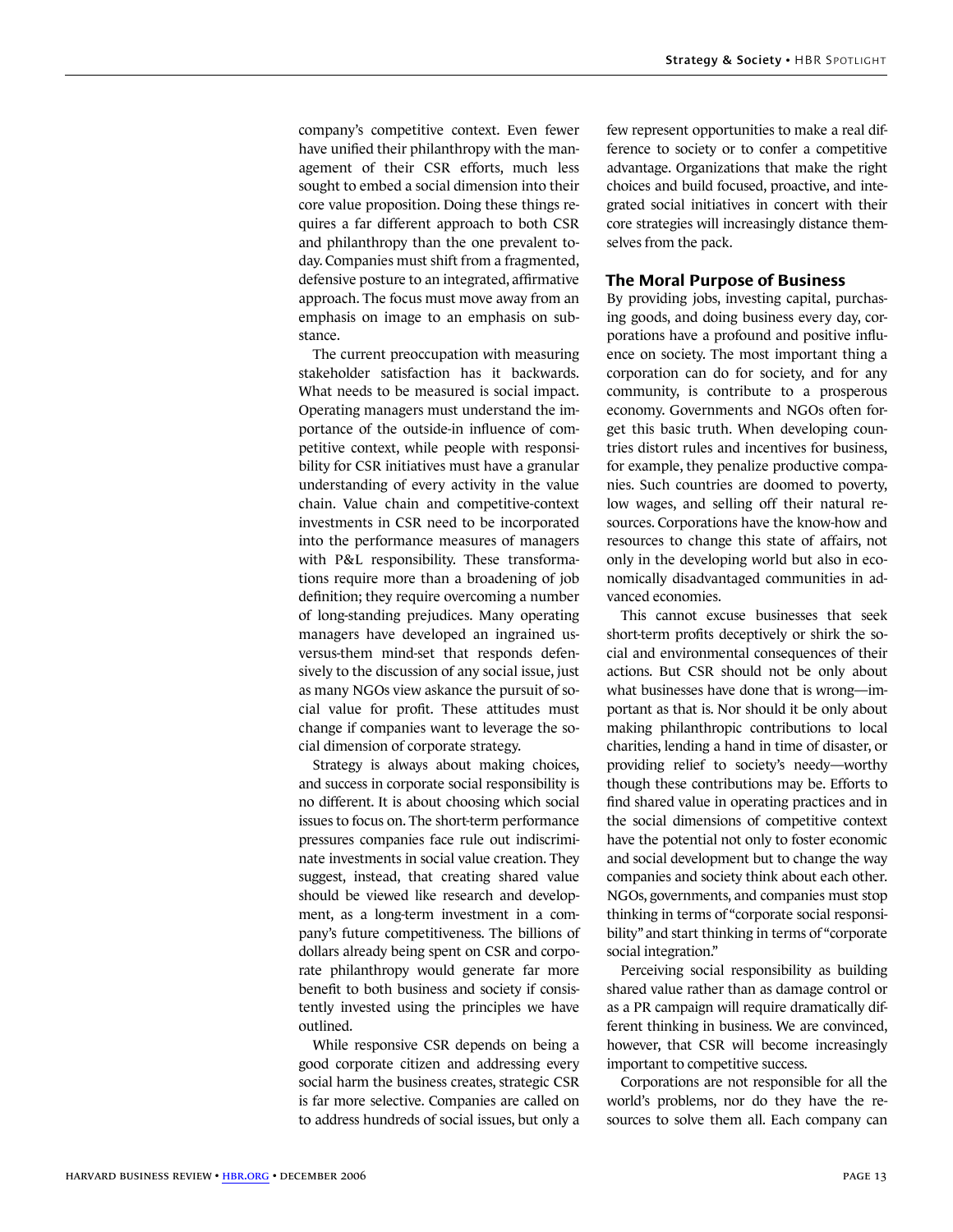identify the particular set of societal problems that it is best equipped to help resolve and from which it can gain the greatest competitive benefit. Addressing social issues by creating shared value will lead to self-sustaining solutions that do not depend on private or government subsidies. When a well-run business applies its vast resources, expertise, and management talent to problems that it understands and in which it has a stake, it can have a greater impact on social good than any other institution or philanthropic organization.

1. An early discussion of the idea of CSR as an opportunity

rather than a cost can be found in David Grayson and Adrian Hodges, *Corporate Social Opportunity* (Greenleaf, 2004).

2. For a more complete discussion of the importance of competitive context and the diamond model, see Michael E. Porter and Mark R. Kramer, "The Competitive Advantage of Corporate Philanthropy," HBR December 2002. See also Michael Porter's book *The Competitive Advantage of Nations* (The Free Press, 1990) and his article "Locations, Clusters, and Company Strategy," in *The Oxford Handbook of Economic Geography,* edited by Gordon L. Clark, Maryann P. Feldman, and Meric S. Gertler (Oxford University Press, 2000).

#### Reprint [R0612D](http://harvardbusinessonline.hbsp.harvard.edu/relay.jhtml?name=itemdetail&referral=4320&id=R0612D)

To order, see the next page or call 800-988-0886 or 617-783-7500 or go to [www.hbr.org](http://www.hbr.org)